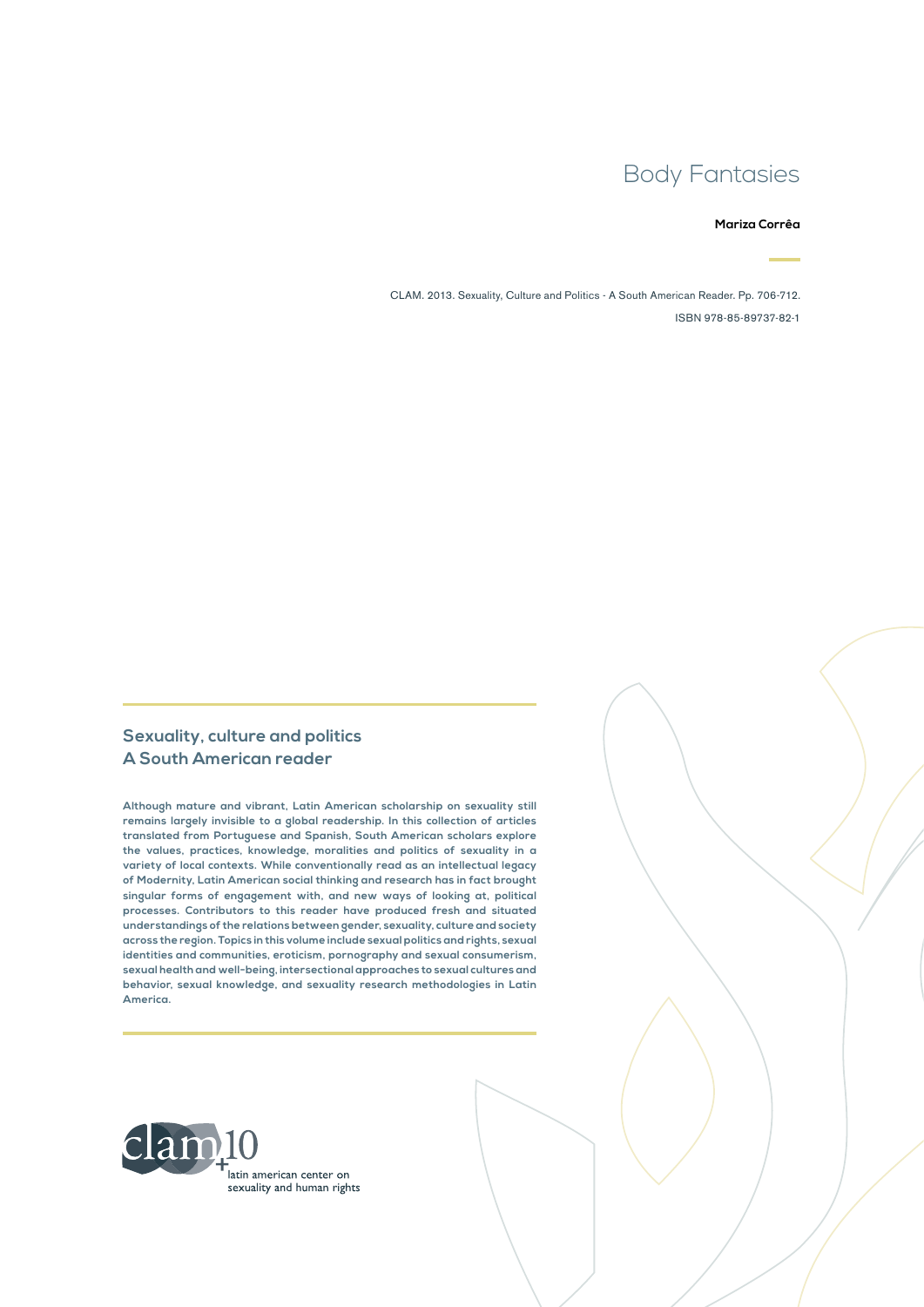

**Mariza Corrêa \*\***

#### **1. Introitus**

I certainly believe this is a historical moment for gender studies in Brazil. As far as I know, the medical treatment of hermaphroditism in the *western contemporary world* has never been addressed by the Brazilian Social Sciences, although it has been an established practice in our country for at least thirty years.

If up until today this discussion was limited to the field of medicine, it is now being addressed within the sphere of the law. Colombia, the only country in the world to ban surgery on children of ambiguous sex (as hermaphrodites are conventionally classified) did so via a Supreme Court decision after legal experts joined a debate that was previously restricted to the medical field.

I would also like to add that while the following text has a somewhat telegraphic style, filled with gaps and digressions; it is part of a larger research project on genital mutilation practices. I started to ask myself why anthropologists study genital mutilation in so-called primitive societies, but wouldn't look at it in *our own society*. Moreover, the fact that *female* genital mutilation has so far been the focus of anthropological and feminist research is an important element of this scenario.

The questions raised below are a necessarily preliminary to a larger discussion. They highlight, however, the disciplinary conventions that currently dominate the debate over body interventions in our society and abroad: medical conventions, legal conventions and anthropological conventions, among others.

## **2. Ambiguities of body and soul**

"Well! What are you ?" said the Pigeon. "I can see you're trying to invent something!"

"I—I'm a little girl," said Alice, rather doubtfully, as she remembered the number of changes she had gone through that day.

<sup>\*</sup> Translated from Portuguese by Fernanda Moraes. Originally published as: CORRÊA, M. 2004. "Fantasias Corporais". In: PISCITELLI, A.; M. F. GREGORI & S. CARRARA (Eds.). *Sexualidade e saberes: convenções e fronteiras*. Rio de Janeiro: Garamond. P.173-181

<sup>\*\*</sup> Professor of Anthropology, UNICAMP, Researcher at the Nucleus on Gender Studies – Pagú.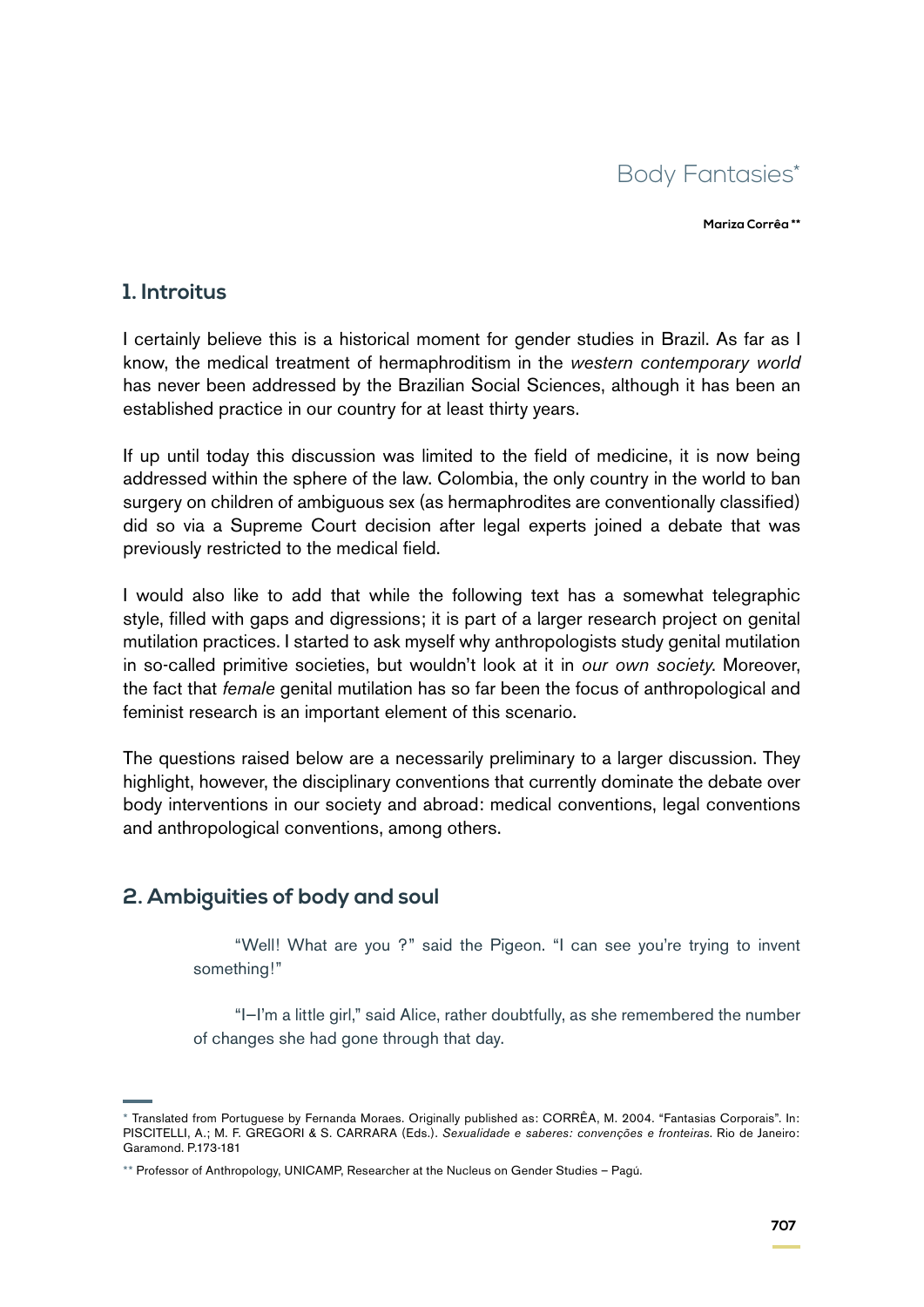"A likely story indeed!" said the Pigeon in a tone of the deepest contempt. "I've seen a good many little girls in my time, but never one with a neck such as that! No, no! You're a serpent; and there's no use denying it. I suppose you'll be telling me next that you never tasted an egg!"

"I have tasted eggs, certainly," said Alice, who was a very truthful child. "But little girls eat eggs quite as much as serpents do, you know."

"I don't believe it," said the Pigeon; "but if they do, why then they're a kind of serpent! That's all I can say."

Carroll (1998: 72-73).

The above quote, taken from *Alice in Wonderland,* addresses changes (and exchanges) of perspective like few others in western literature: Alice grows, shrinks, is mistaken for someone else, looks at herself from another perspective... Yet, she never changes gender. Her body is deformed and conformed in various ways, sometimes verging on animality, but she is always the little girl with an apron over her dress.

Reverend Charles Dodgson also took several photos of young girls, who he liked dressing up for his photo shoots. In one of these pictures, the girl that inspired *Alice* is shown dressed in rags as a hobo; another girl, even when wearing a costume of a "china man", had her long hair falling over her shoulders. In none of these photos the girls are depicted as boys. The only boy to be photographed—holding onto his rocking horse for dear life—is in girls' clothes, with curly hair and a full skirt...(Cf. Carroll, 1983).1 Nonetheless, more than anything else, Alice's adventures concern fantasies over otherness: who is this *other*, presenting itself as a stranger in such a familiar body… or vice-versa?

The story of this British reverend is a good starting point for thinking about body fantasies held by others societies and by our own. In fact, in all human societies the body is disfigured and reconfigured in order to comply with socially shared fantasies or to obey social conventions. What recently came to be known as "genital mutilation" is just one of the many kinds of reconfigurations that affect the body and soul of those undergoing it (some examples of these reconfigurations can be found in Lambek & Strathern, 1998). Here, a short digression is necessary.

The use of the expression "body and soul" is a deliberate choice. It does not refer to the duality typically represented by the *opposition* body/soul, or to physiological apparatus

<sup>&</sup>lt;sup>1</sup> See also Marc-Andre Cotton's article "Lewis Carrol, un pédophile victorien?", [<http://www.regardconscient.net/](http://www.regardconscient.net/archi03/0304carroll.html) [archi03/0304carroll.html>](http://www.regardconscient.net/archi03/0304carroll.html).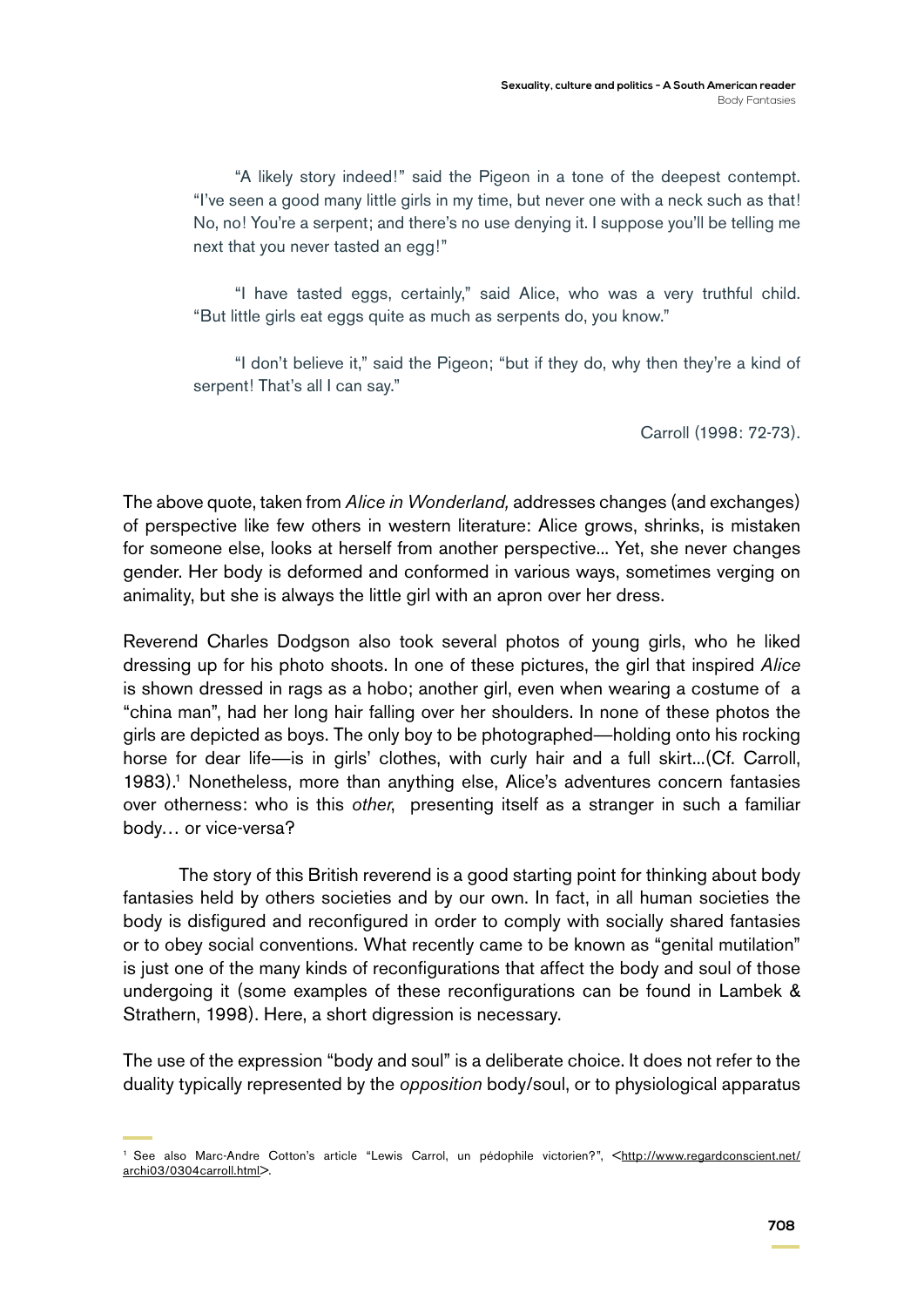*versus* psychic apparatus (relations that also contain other opposites, such as nature/ culture, or male/female), so deeply criticized by the feminist and anthropological literature. To the contrary, "body and soul" here refers to our way of being-in-the-world as a whole, to the broad meanings these words evoke.

I explain this definition so that it does not seem that in my discussions regarding surgical procedures carried out on children said to be of ambiguous sex I see people as treating the body, whilst when discussing medical intervention among adults I see people treating the soul. In both cases I am looking at an intervention in an apparatus that encompasses body and soul. A surgical intervention that seeks to correct an ambiguity—whether it is perceived as a birth defect defined by others, or as a self conceived one—thus affects both the body and soul of the patient. This is an important point precisely because the agents of these transformations seem to believe that in the former case it would be a question of changing the body without making an intervention upon the soul, while the latter would be a matter of adjusting body to soul—a soul that has mysteriously formed with no connection to the body. (I won't be able to address here the tragic consequences entailed by such an implied belief.)

I like the word "soul" for it does not evoke the brain as the essence of the mind or the psyche as the essence of the body, themes that would lead us away from what I aim to discuss here.2 I also adopt "soul" because it is based upon an almost universal aphorism—"the face is the mirror of the soul". This aphorism is so old and widespread that a technique for fixing noses was even developed during the Middle Ages and Renaissance. Whether deformed by disease (mostly syphilis), chopped off by enemies, or just because it reflected the opposite of the nobility its owner wished to convey, the nose was the historical starting point for a technique of body modification that evolved into the medical surgeries practiced today on intersex children and transsexual adults, among many other bodily interventions currently employed by humans (Cf. Gilman, 2001).<sup>3</sup>

Only recently has the issue of hermaphroditism (or "ambiguous sex") entered academic debates as a contemporary question. Michel Foucault had the chance to examine the case of Herculine Barbin as an historical example of the way medicine deals with this theme. Anthropology still mostly ignores the experiences of genital mutilation that occur every day in western societies, "orientalizing" such interventions by focusing exclusively on practices in other societies (Cf. Preves, 2000; and Foucault,1983).4 Only when

<sup>&</sup>lt;sup>2</sup> Colapinto (2001) analyzes the controversy stirred by the story of the boy raised as a girl. Regarding the body/psyche duality as the foundation for the resolution of the Brazilian National Council of Medicine that authorizes "transgenitalization" surgery, see Maciel-Guerra & Guerra Jr. (2002). I thank Plínio Dentzien for bringing this last book to my attention.

<sup>&</sup>lt;sup>3</sup> It was also because of a nose job on a patient (Emma Eckstein) and its terrible consequences that Freud started to care for patients' souls rather than their bodies.

<sup>4</sup> Preves has interviewed and registered the life history of 37 adults who were defined as intersex at their birth, 81% of them were raised as girls. I thank Iara Beleli for bringing this article to my attention. I haven't been able to find any article on this subject at *Current Anthropology*, although there were several articles on female genital mutilation in Africa, particularly in Egypt and Somalia.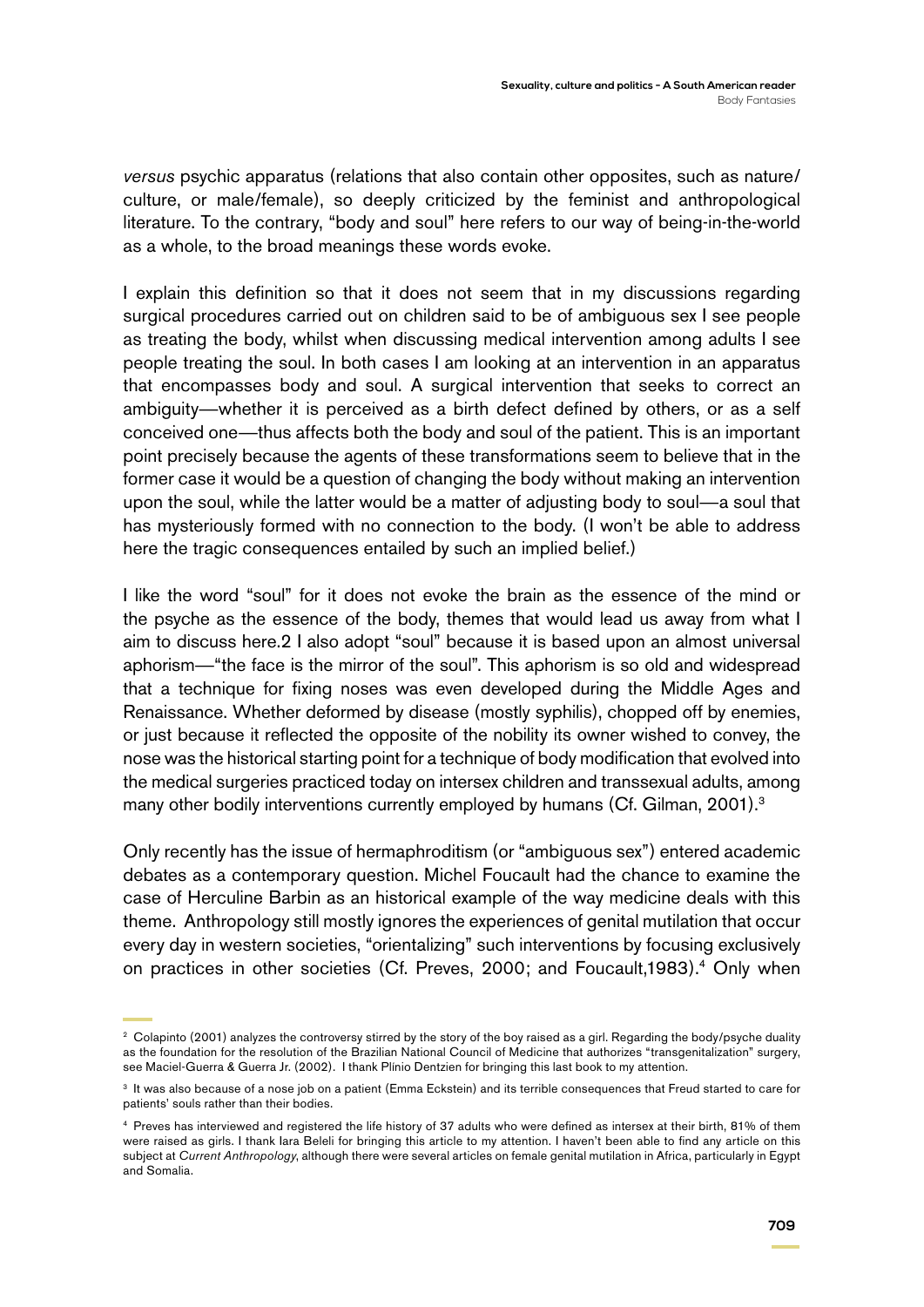the first generation of boys and girls who had undergone sex reassignment surgery reached adulthood could the issue become public and such interventions come to be questioned.5

In the field of social sciences, interventions such as these are encompassed under the general name of *biotechnologies,* mainly yielding to the debate regarding the uses of *new reproductive technologies,* focusing mostly on the technologies themselves rather than on women's desires regarding them (Cf. Oliveira, 1998).<sup>6</sup> Women are here depicted as consumers of *new technologies*<sup>7</sup> , making women both the main target for laboratory and medical advertising and the principal subjects of scientific research.

To focus on issues of medical interventions on the body of transexuals and on the body of children said to be of ambiguous sex provides us with a new point of view of the conventions that rule social scientific debates regarding these biotechnologies. First, they present us with a different target: whether surgeries are performed on children or transsexual adults, it is generally the *male* body that is being feminized. In the majority of the examples found in the medical literature on intersexuality, it is assumed that "It's easier to poke a hole than to make a pole" (Cf. Bustorff Silva & Miranda, 2002). Likewise, most transsexual surgeries transform male bodies into female ones.

Secondly, contrary to the dominant line of research regarding new biotechnologies, reproduction takes a smaller and ambiguous part in the social scientific debates. In most cases, it is impossible to obtain reproductive capacity among transsexuals and the majority of children of "ambiguous sex" who had surgery shortly after being born. Therefore, these interventions should be thought of from the inside out of prevailing conventions of research on new reproductive technologies: they are only a small section on the broader field of biotechnologies studies.

On a different note, when looking at the anthropological conventions of how genital mutilations have been analyzed in other societies and our own, we could say that in the first instance the theme has been regarded through the general lens of the *sacred*, while in the second, a lens of *secrecy* is employed. In other words, in the so-called primitive societies in which anthropologists have begun studying such themes (triggered by feminist reports of female genital mutilation), the sacred is the operating logic of analysis, bringing matters under the theoretical scope of *ritual*. Such interventions on the bodies of boys and girls are seen as the expression of a cosmology that is deeply shared by all the members of the group, something perceived as traditional and worthy of sacred respect (Cf. Barnes & Boddy, 1995). When anthropologists turn their gaze

<sup>&</sup>lt;sup>5</sup> Regarding the political activities of this group, visit the ISNA – Intersex Society of North America website ([www.isna.org](http://www.isna.org/)); regarding the feminist political struggle against feminine genital mutilation, see [www.fgmnetwork.org](http://www.fgmnetwork.org/)

<sup>&</sup>lt;sup>6</sup> The author also refers to the "logic of the secret", which I'll analyze below.

<sup>7</sup> I thank Martha Ramirez-Gálvez for discussing with me her research on new reproductive technologies.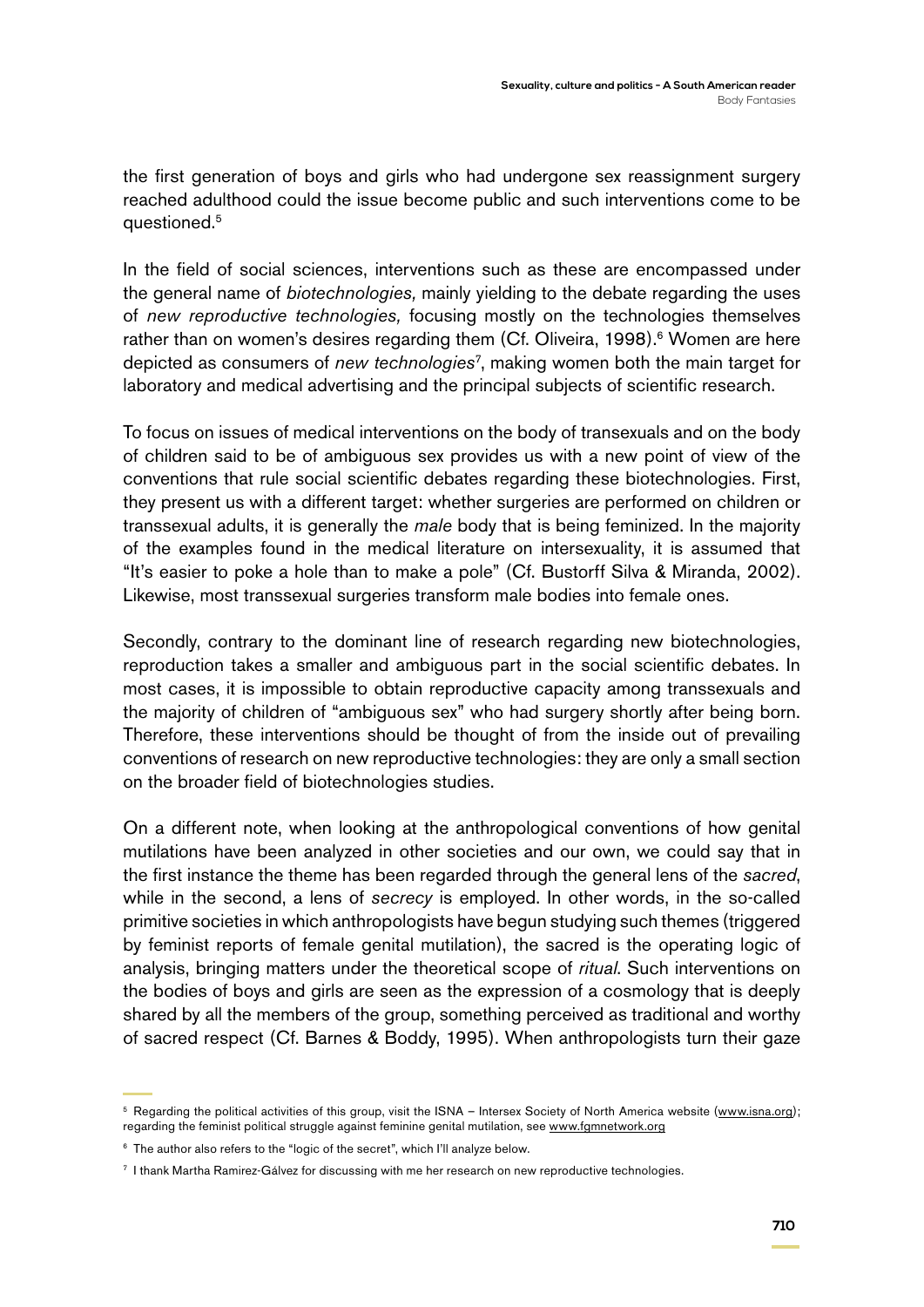to our allegedly western society, however, such interventions are foremost perceived as part of a secret realm. Alternatively (as a famous book on the subject would have it), in the so-called primitive societies where this kind of maiming takes place, people are understood to be *prisoners of the ritual,* whilst in our society we seem to be held hostage by a specific knowledge: medical knowledge. This is a well known analytic outlook inspired by the works of Michel Foucault. It seems that a big gap exists between genital mutilations in both types of societies, but that isn't true: in both instances we are dealing with widely accepted cultural conventions that hardly reflect upon the nonconformities they generate.

In the United States, when the first generation of boys and girls that was treated according to the logic of sexual dismorphia (Cf. Fausto-Sterling, 2000; and Corrêa, 1994)<sup>8</sup> came of age and became politically organized, seeking to end this kind of treatment, their main accusation against the adults responsible was, precisely, that the secret of their unusual sexual body had been kept from them. This strategy is understandable. Given that the adults were attempting to disambiguate an inconceivable reality, the "desambiguated" individuals couldn't be informed of the causes of their operation. To do otherwise would cast doubts over their current state (Cf. Dreger, 1999). In a similar vein, despite anthropological opinions regarding cultural relativism (Cf. Boddy, 1997), women that have undergone genital mutilation are becoming politically organized in the countries where this practice occurs, having recently proclaimed February 6<sup>th</sup> as the International Day Against Female Genital Mutilation.

Conventions and the inconformities they stir seem to have a more intricate relationship than we anthropologists normally perceive (Cf. Herdt & Stoller, 1990).<sup>9</sup> So-called primitive societies (anthropologists' field *par excellence*) are not averse to opposition from their members, nor are the allegedly western societies free of the lash of cultural conventions. The interesting thing in this convention/dissent relationship is that even if the people who undergo these interventions "think" according to the analytically prescribed logic—even if a Somali girl believes that infibulation is something sacred and an American boy believes that mutilation should be a secret—what we must emphasize is that they often *act* in *disagreement* with it. I thus believe that the political dimension should be reinstated in our contexts of analysis, making their relations more complex instead of simplifying them. This is the case whether these relations are in regards to our own disciplinary conventions and traditions or whether they account for the relationships between anthropology and other equally complex conventions and traditions (on the matter of hermafroditism, mainly the conventions of medicine and law).

<sup>&</sup>lt;sup>8</sup> Fausto Sterling's is the most comprehensive discussion over the model of sexual dimorphism. As mentioned, I note that the notion of gender identity emerges at the same time as the medical debate over the intervention on children and transsexual bodies.

<sup>9</sup> Herdt, maybe the most famous observer of male rites of initiation in Melanesia, when revisiting his research field, regretted the progressive 'dilapidation' of local habits. For example, the fact that the men have not made the boys noses bleed as regularly as before, or that the boys would attempt to flee the rituals.